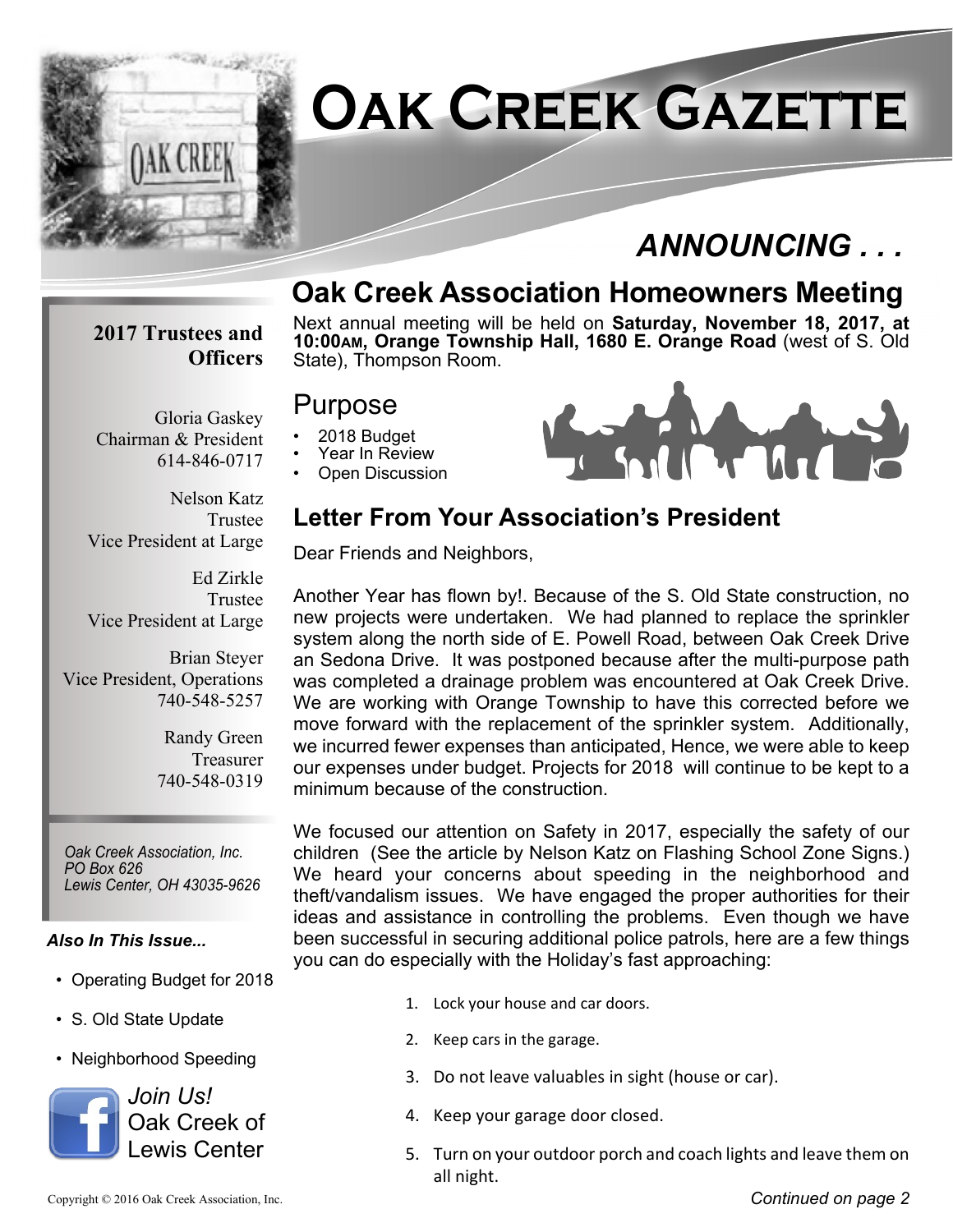- 6. Shred your bills, checks, and other papers that contain personal identification.
- 7. Never give your social security number over the phone to anyone.

Finally, we would like to ask your continued cooperation in not putting out your trash until the night before trash collection (Thursdays)\* and removing receptacles from sight by 7 p.m. on collection day (Fridays)\*. Keep the receptacles in your garage or hidden from view by bushes, shrubs, or fencing.

On behalf of all of us, Gloria, Nelson, Ed, Randy, and Brian, we thank you for your support and sincerely wish you and yours a

# *Happy Fall and Happy Thanksgiving!*

## **Treasurer's Report**

Based on expenses, the Annual Assessment for calendar year 2018 will remain at \$150 per lot. Invoices will be mailed by January and are due upon receipt. If payment is not received timely, an interest rate of 1% per month (12% per annum) will be charged.

Payment can be made by check, cash, money order or via the Internet through Paypal, which is accessible via our website @ www.oakcreekassociation.com.

As you know, by virtue of owning property in Oak Creek, you are automatically a member of the Oak Creek Association. Association dues, like real estate taxes, are assessed on and directly tied only to the property and subject to similar collection processes. In other words when you purchase a home, it comes with dues and taxes. Payment of dues is not contingent on any other factor. Please pay your 2018 dues upon receipt of your invoice. Please contact your trustees or treasurer if you have any questions or concerns. Thank you.

Please access our web site for a complete line by line overview of the budget.

### Oak Creek Association Operating Budget 2018

| <b>REVENUES:</b>                                          | 2018<br><b>Budget</b><br><b>YTD</b> |
|-----------------------------------------------------------|-------------------------------------|
| Dues & Other                                              | \$<br>59,000                        |
| <b>EXPENSES</b>                                           |                                     |
| Landscaping<br><b>Retention Areas</b><br>Administrative - | 23,550<br>8,500                     |
| (insurance, supplies,<br>postage, etc.)                   | 7,550                               |
| Insurance                                                 | 2,350                               |
| <b>Utilities</b>                                          | 5,350                               |
| <b>General Maintenance</b>                                | 4,700                               |
| <b>Total Expenses</b>                                     | 60,500                              |
| NET                                                       | $(* 1,500)$                         |
|                                                           |                                     |

### **When the Snow Falls**



With Winter fast approaching, please be reminded that when it snows:

- Do NOT park your vehicles in the street so that the snow plows can clear all of our streets.
- · Shovel your sidewalks.
- The snow must be removed from the road in front of your mail box or you will not get mail delivery.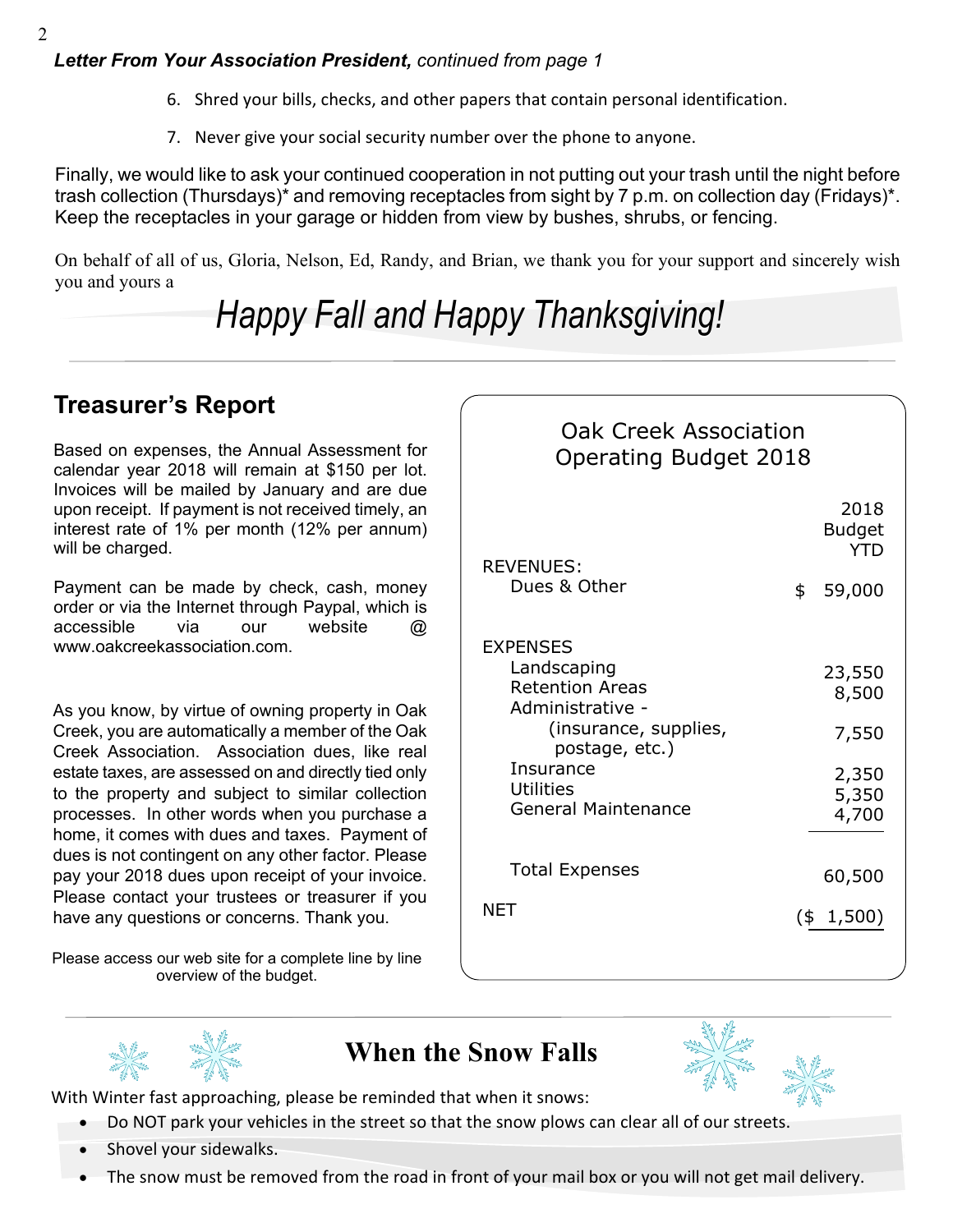# Flashing 20 MPH Speed Limit Signs for Oak Creek Drive

#### by Nelson Katz

Based on the complaints of speeding on Oak Creek Drive, which residents raised at our March 24, 2016 Homeowners Meeting, your Association did the following:

- 1. Had the School Zone Speed Limit Street Paintings on Oak Creek Drive redone
- 2. Had School Zone Speed Limit Street Paintings done on Payson and Juniper Drive
- 3. Had the Delaware County Sheriff's Office conduct a Speed Study on Oak Creek Drive, the analysis of which showed unacceptable levels of speeding, especially during school hours
- 4. Contracted with the Delaware County Sheriff's Office for Special Duty Deputies on various days and times throughout the year
- 5. Got the Olentangy Local School District to agree to purchase Flashing 20 MPH Speed Limit Signs for the perimeters of the School Zone on Oak Creek Drive
- 6. Got Orange Township to agree to erect and maintain the signs

But then, we hit a snag; the Delaware County Engineer's Office did not recommend installation of the signs because they said the adjacent speed limit, 25 MPH on Oak Creek Drive, did not warrant such signs. We disagreed and needed to have the Orange Township Trustees override the Engineer's Recommendation; otherwise, these signs would not be erected.

Our main argument of course, was that the 25 MPH Speed Limit on Oak Creek Drive was not being observed, therefore negating the Engineer's Argument. We subsequently had ourselves placed on the Orange Township Trustees Regular Meeting Agenda for October 23<sup>rd</sup>. At the meeting, we successfully argued our points. As a result, the trustees agreed that we have an exceptional condition with Oak Creek Elementary School on Oak Creek Drive and that they should take up the School Board on their offer to purchase Flashing 20 MPH Speed Limit Signs for the School Zone on Oak Creek Drive and that the signs should be installed and maintained by Orange Township.

## The Widening of S. Old State

The Construction Has Begun! Association fencing, trees, monuments, and the larger South Pond have been impacted. As part of the construction, the county has plans to continue the bike path from Little Bear south along S. Old State to Polaris and to install trees along S. Old State, from Little Bear to Candlelight. The trees will be groupings of Tilia Cordatal, Pin Oak, and Red Oak. They will be planted between the curb and bike path. We will be responsible to reinstall our white, split rail fence. Removed trees will not be replaced until the construction is complete and planned landscaping is installed. Construction is now anticipated to be completed by July, 2018.

#### **Resources**

• Ohio's Financial Crisis Resources - Information on lowering monthly payments, locating safe and affordable housing, find a job or training, repair your credit, how to create a budget, plus much more, please access the Financial Crisis Resources at www.savethedream.ohio.gov/financialcrisis.aspx



• Senior Citizens of Delaware County - To provide motivating activities to help active older adults remain a vital part of Delaware County through education, recreation, socialization, exercise, and wellness. www.mysourcepoint.org

• Wondering what events and activities are scheduled in Orange Township? Looking for something to do? Want to know more about the history of Orange Township, trails, parks, festivals, and more? Access www.OrangeCelebration.com

**Our Association Web Site** *-* Keeping in touch with your **NEW Oak Creek Homeowners' Association** website, and upto-date on neighborhood happenings just a click away on your computer or phone. The website is now compatible with all devices! Access new features such as local news, current real estate listing and statistics for our neighborhood, previous newsletters and minutes from meetings, legal documents, file a complaint, plus much more! Many of the Internet links found in this newsletter are available on our web site. All this and more is available 24 hours a day, 7 days a week at www.oakcreekassociation.com.